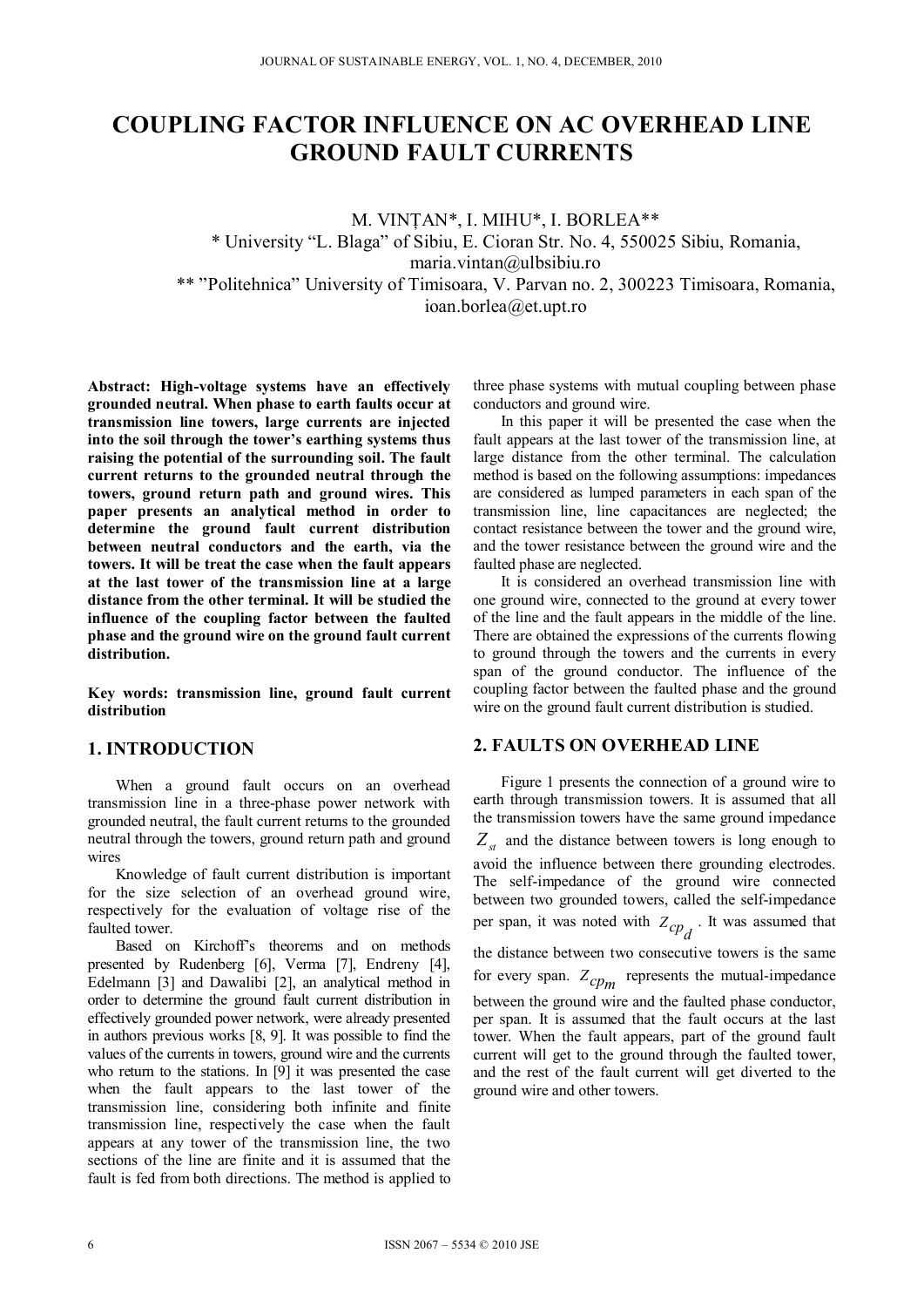

Figures (including diagrams and images) should be inserted in line with text, with a short description caption, using JPEG, JPG format (BMP only with the quality is very important).

As we already presented in [8, 9], the current  $I_n$  flowing to ground through the *n*th tower, counted from the terminal tower where the fault is assumed to take place, is equal with the difference between the currents  $i_n$  and

 $i_{n+1}$ :

$$
I_n = i_n - i_{n+1} \tag{1}
$$

The loop equation for the *n-*th mesh is given by the next relation:

$$
I_n Z_{st} - I_{n-1} Z_{st} + i_n Z_{cp} - V_d Z_{cp} = 0 \tag{2}
$$

Where  $\nu$  represents the coupling factor between the overhead phase and ground conductor ( $v = \frac{Z_{cp_m}}{Z_{p_m}}$ *Z*  $V=\frac{c p_m}{Z}$ ).

$$
Z_{cp_d}
$$

The equation (2) could be written in the next form:

$$
i_n = \frac{(I_{n-1} - I_n)Z_{st}}{Z_{cp_d}} + \nu I_d
$$
 (3)

Similary:

$$
i_{n+1} = \frac{(I_n - I_{n+1})Z_{st}}{Z_{cp_d}} + vI_d
$$
 (4)

Substituting equations (3) and (4) in equation (1), for the current in the faulted tower will be obtained the next equation, which is a second order difference equation:

$$
I_n \frac{Z_{cp}}{Z_{st}} = I_{n+1} - 2I_n + I_{n-1}
$$
 (5)

According to [6], the sollution of this equation is:

$$
I_n = Ae^{\alpha n} + Be^{-\alpha n}
$$
 (6)

According with the solution (6) which contains the arbitrary parameters *A* and *B,* the current flowing to ground through the succesive towers, has an exponentiall variation.

The arbitrary parameters *A* and *B* could be obtained from the boundary conditions. Parameter  $\alpha$  in the solution (6) could be obtained by substituting the solution (6) in equation (5). Because  $Z_{cpd} \ll Z_{st}$ , it can be written:

$$
\alpha \approx \sqrt{\frac{Z_{cp_d}}{Z_{st}}} \tag{7}
$$

By applaying equation (1) to the (*n*-1) tower, it will be obtained the following expression:

$$
I_{n-1} = i_{n-1} - i_n \tag{8}
$$

By substituting the equations (1) and (8) in equation (2), it will be obtained the next equation with a constant term:

$$
i_n \frac{Z_{cp_d}}{Z_{st}} = i_{n+1} - 2i_n + i_{n-1} + \nu I_d \frac{Z_{cp_d}}{Z_{st}}
$$
(9)

Similar with equation (5), the current in the ground conductor is given by the next solution:

$$
i_n = ae^{\alpha n} + be^{-\alpha n} + vI_d \tag{10}
$$

*a, b* represents the arbitrary parameters.

Because of the link between currents  $i_n$  and  $I_n$ , the arbitrary parameters *A*, *B* and *a, b* are not independent. By substituting the solutions (6) and (10) in equation (1), it will be obtained:

$$
Ae^{C\theta t} + Be^{-C\theta t} = ae^{C\theta t} (1 - e^C) + be^{-C\theta t} (1 - e^{-Ct})
$$
 (11)

Because these relations are the same for every value of *n*, it will be obtained the next expressions:

$$
A = a(1 - e^{\alpha})
$$
 (12)

$$
B = b(1 - e^{-\alpha})\tag{13}
$$

The current in the ground wire will be then given by the following expression:

$$
i_n = A \frac{e^{\alpha n}}{1 - e^{\alpha}} + B \frac{e^{-\alpha n}}{1 - e^{-\alpha}} + \nu I_d
$$
 (14)

The boundary condition (condition for  $n = 0$ ) at the terminal tower of figure 1 is:

$$
I_{d} = I_0 + i_1 \tag{15}
$$

That means that the fault current is given by the sum between the current in the faulted tower and the current in the first span of the ground wire.

In case that it is considered that the line is sufficiently long so that, after some distance, the varying portion of the current exponentially decays to zero, then the parameter  $A \rightarrow 0$ . In this case only the parameter B must be found from the boundary conditions [6]. According to (6) and (14), results:

$$
I_n = Be^{-\alpha n} \tag{16}
$$

$$
i_n = B(e^{-\alpha n}/1 - e^{-\alpha}) + \nu I_d \tag{17}
$$

Substituting these expressions in (15), with  $n = 0$  for  $I_n$ and  $n = 1$  for  $i_n$ , it will be obtained:

$$
I_d = B + B(e^{-\alpha}/1 - e^{-\alpha}) + vI_d
$$
 (18)

For *B* it will be obtained the next expression:

$$
B = (1 - v)(1 - e^{-\alpha})I_d
$$
 (19)

The current in the faulted tower will get the expression:

$$
I_0 = B = (1 - v)(1 - e^{-\alpha})I_d
$$
 (20)

The current in the first span, counted from the faulted tower, will be:

$$
i_1 = I_d - I_0 = I_d [e^{-\alpha} + v(1 - e^{-\alpha})]
$$
 (21)

The voltage rise at the terminal tower is:

$$
U_0 = Z_{st} I_0 = Z_{st} (1 - v)(1 - e^{-\alpha}) I_d \tag{22}
$$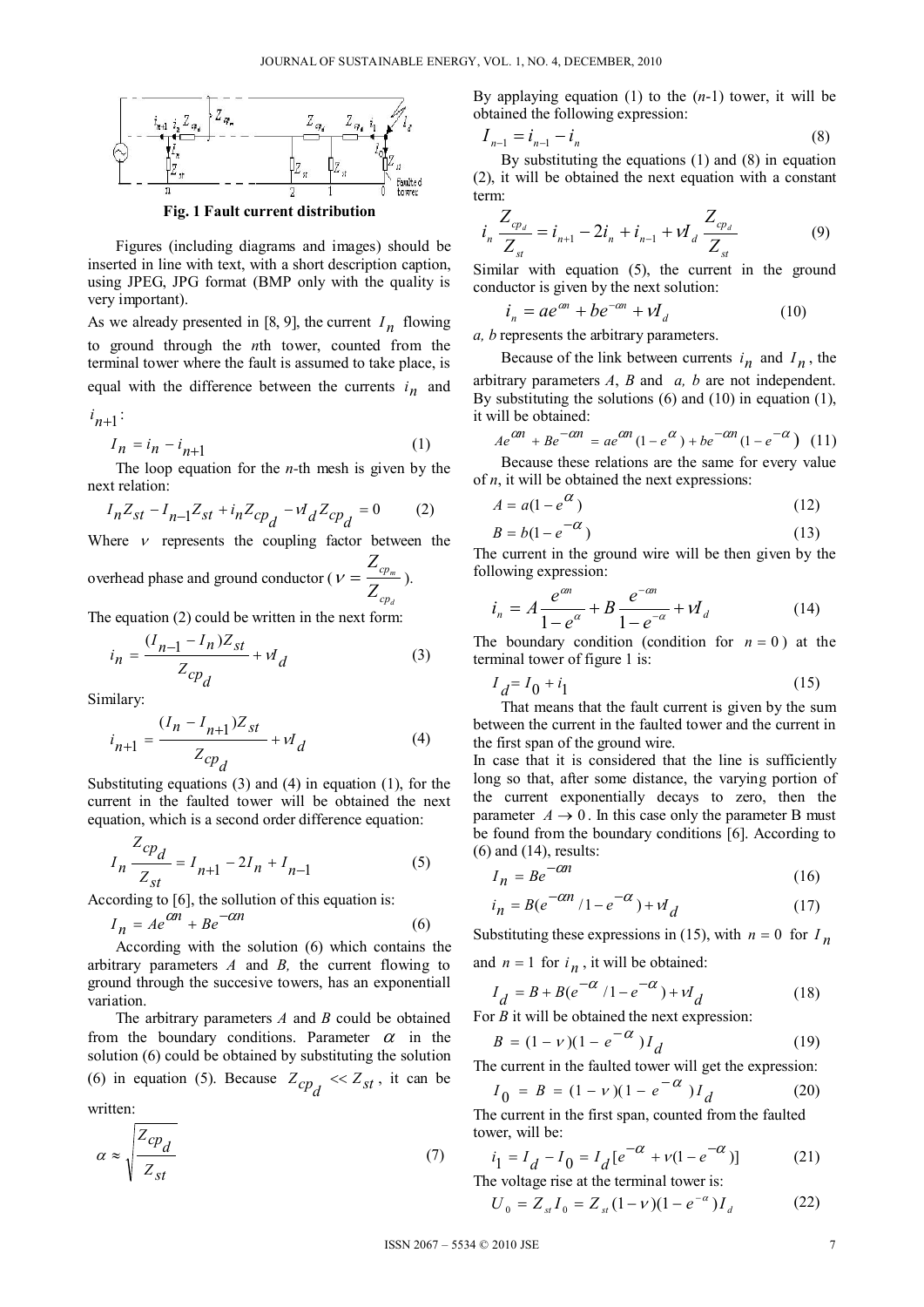## **3. RESULTS**

We are considering that the line who connects two stations is a 110kV transmission line with aluminiumsteel  $185/32$ mm<sup>2</sup> and one aluminium-steel ground wire  $95/55$ mm<sup>2</sup> (figure 2) [5].



Line impedances per one span are determined on the bases of the following assumptions: average length of the span is 250m; the resistances per unit length of ground wire is  $0.3 \Omega/km$  and it's diametere is 16 mm. Ground wire impedance per one span  $Z_{cp}$  and the mutual impedance  $Z_m$  between the ground wire and the faulted phase are calculated for different values of the soil resistivity  $\rho$  with formulas based on Carson's theory of the ground return path [1]. Impedance  $Z_m$  is calculated only in relation to the faulted phase conductor, because it could not be assumed that a line section of a few spans is transposed. The fault was assumed to occur on the phase which is the furthest from the ground conductors, because the lowest coupling between the phase and ground wire will produce the highest tower voltage. The total fault current from both stations was assumed to be  $I_d$ =15000A. Those values are valid for a soil resistivity of  $100 \Omega$  m. It was assumed that the fault appears at the middle tower of the line, so there are N=20 towers between the faulted tower and each of the terminals.

Figure 3 shows the currents flowing in the transmission line towers for different values of the tower impedances.



**Fig. 3 Currents flowing through the transmission line towers** 

In order to see the efect of the mutual coupling between the faulted phase and the ground wire, figure 4 presents the currents flowing in the transmission line towers, first considering the mutual coupling between the faulted phase and the ground conductor, than neglecting that mutual coupling.



**Fig. 4 Mutual coupling influence on the currents flowing through the transmission line towers** 

Figure 5 shows the currents flowing in the ground wire for different values of the tower impedances.



**Fig. 5 Currents flowing in the ground wire** 

#### **4. CONCLUSIONS**

The influence of the coupling factor between the faulted phase and the ground wire on the ground fault current distribution in power networks, when the fault appears at the last tower of the transmission line was studied. It was considered an overhead transmission line with one ground wire, connected to the ground at every tower of the line. There were presented the expressions of the currents flowing to ground through the towers and the currents in every span of the ground conductor.

It can be seen that, due to the mutual coupling, the fault current is reduced with  $(1 - v)$ . It also can be seen that in the absence of mutual coupling, the fault current will flow through the ground through a smaller number of towers then in the mutual coupling presence.